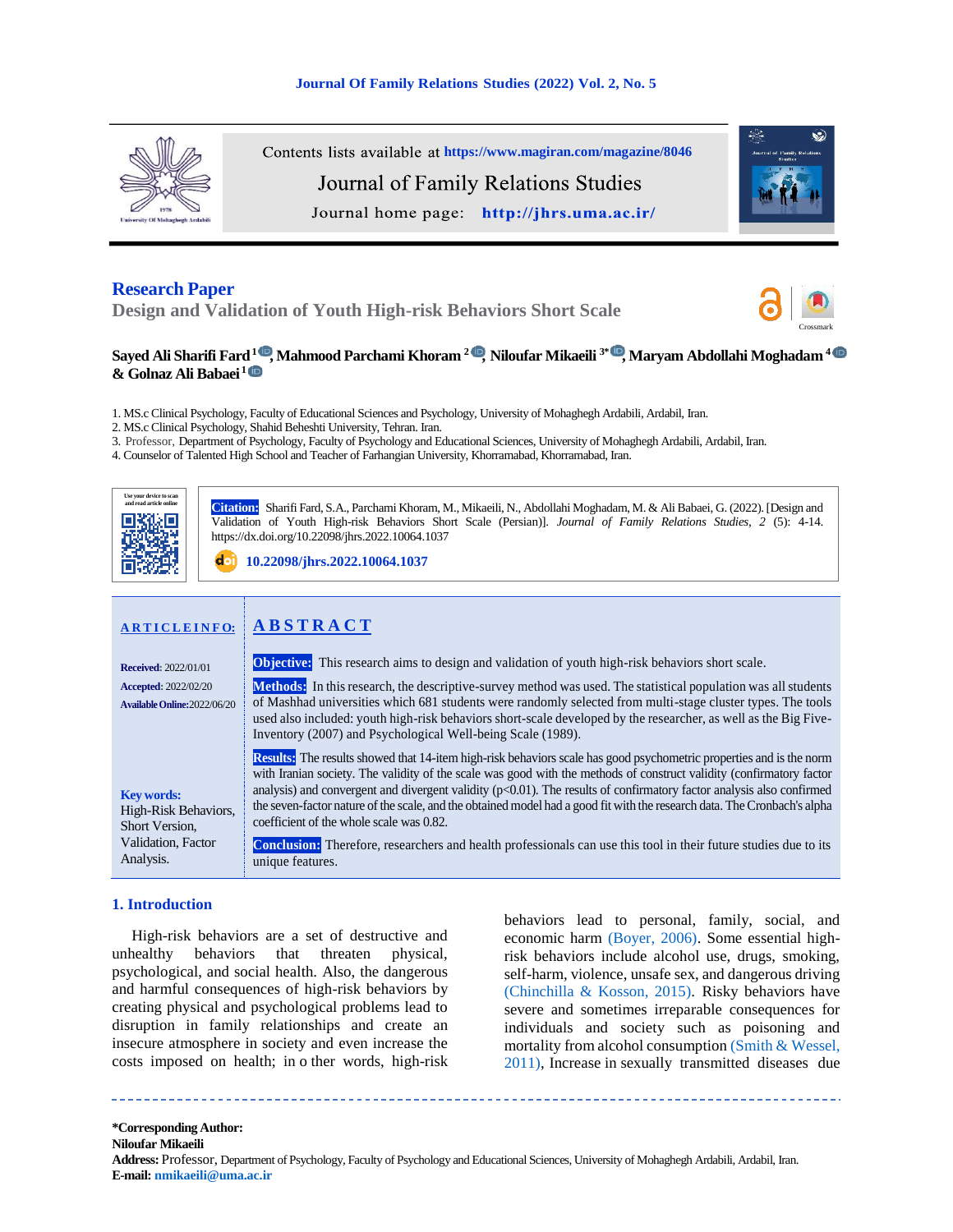<span id="page-1-20"></span>to unsafe sex [\(Shokoohi, Banshi & Ali Akbari, 2012\),](#page-10-1) or mortality due to road accidents [\(Yang et al., 2013\).](#page-10-2) Various studies show an increasing prevalence of highrisk behaviors among adolescents and young people.

<span id="page-1-16"></span><span id="page-1-15"></span><span id="page-1-12"></span><span id="page-1-0"></span>In this regard, [Lan et al. \(2017\),](#page-9-1) in a meta-analysis review study reported that alcohol consumption, presexual alcohol consumption and multiple sexual partners were 77%, 64% and 40%, respectivity. In another study with a sample of Korean adults, the results showed a 15.1% prevalence of alcohol consumption [\(Hong, Noh & Kim, 2017\).](#page-9-2) Inside the country, the results of [Ahmadi and Hassani \(2013\)](#page-8-1) showed that 12% of women had used drugs at least once, and 3.5% of them had used alcohol. In a study with 800 male and female high school students in Qom, 56.25% of the sample reported one of the types of highrisk behaviors [\(Marzban et al., 2016\).](#page-9-3) Also, the results of research with students in Rudan city showed a prevalence of 5.5% of substance use, 20% of nicotine use (such as cigarettes and hookah), and unsafe sex of 10.5% of boys and 2.9% of girls [\(Khojandi, Banshi,](#page-9-4)  [Sharifi & Mohseni, 2018\).](#page-9-4) The results of a metaanalysis recently published by [Bahadivand et al. \(2021\)](#page-8-2) also show the significant prevalence of high-risk behaviors in Iranian society. According to the results of this meta-analysis, the majority of drug abuse is 4%, alcohol consumption 9%, smoking 9% (hookah 20%), and extramarital affairs 20%.

<span id="page-1-14"></span><span id="page-1-5"></span><span id="page-1-4"></span>Studies that have examined high-risk behaviors have explicitly focused on one area of high-risk behaviors. Therefore, explanations and interpretations of how high-risk behaviors occur are very sparse and brief. Therefore, in the literature of this research field, there is no coherent and comprehensive approach to the causes and factors of the formation and spread of highrisk behaviors. Variables that explain the formation of high-risk behaviors have more frequency and more emphasis in research. These include self-control [\(Astolfi et al., 2021\),](#page-8-3) excitement [\(Curry et al., 2017\),](#page-9-5) impulsivity [\(Costanza et al., 2020\),](#page-9-6) anxiety, and depression [\(Soleimani et al., 2017\).](#page-10-3) In addition, research results suggest that participation in a high-risk behavior increases involvement in other high-risk behaviors [\(Businelle et al., 2013\).](#page-8-4)

<span id="page-1-24"></span><span id="page-1-21"></span><span id="page-1-19"></span><span id="page-1-13"></span><span id="page-1-11"></span><span id="page-1-10"></span><span id="page-1-8"></span><span id="page-1-3"></span><span id="page-1-1"></span>Therefore, the extent and importance of the impact of high-risk behaviors in various psychological, physical, and social dimensions on the one hand, and its greater prevalence among adolescents and young people, on the other hand, has motivated many researchers and professionals. In this regard, various tools have been designed and built to measure high-risk

<span id="page-1-23"></span>behaviors. Some of these tools are researcher-made questionnaires that have not undergone the process of validation and determination of psychometric properties. Some questionnaires and scales have been developed specifically to measure a range of high-risk behaviors among the agencies with psychometric properties.

<span id="page-1-22"></span><span id="page-1-18"></span><span id="page-1-17"></span><span id="page-1-9"></span><span id="page-1-7"></span><span id="page-1-6"></span><span id="page-1-2"></span>Examples include Substance Abuse Attitude Survey (SAAS) [\(Chappel, Veach & Krug, 1985\),](#page-8-5) HIV Hazardous Behavior Scale (HRBS) [\(Petry, 2001\),](#page-10-4) Short Version of Adolescent Alcohol Probability Questionnaire (AEQ-AB) [\(Stein et al., 2007\),](#page-10-5) and the Manchester Driving Behavior Questionnaire (MDBQ) [\(Oreyzi & Haghayegh, 2010\)](#page-9-7) are some of these. Some high-risk behavioral tools also assess several areas of these behaviors, including short and long forms. The Reckless Behavior Questionnaire (RBQ[\) \(Arnett, 1996\)](#page-8-6) measures four areas of high-risk behaviors with 16 items. Dangerous Behavior Survey is an Iranian-made questionnaire that assesses a wide range of high-risk behaviors, including high-risk driving, alcohol and substance use, carrying a firearm, attempting or planning suicide, sexual intercourse, and physical aggression in adolescents and young adults with 32 items and is based on the high-risk behavior survey questionnaire of [Brener et al. \(2002\)](#page-8-7) [\(Bakhshani,](#page-8-8)  [Lashgaripour & Hosseinpour, 2007\).](#page-8-8) The Youth Risk Behavior Monitoring System Scale (2009; YRBSS) is a methodological and epidemiological surveillance system developed by the Centers for Disease Control and Prevention (CDC) to monitor youth risk behaviors. The 89-item tool focuses on risky behaviors that develop during adolescence and lead to death, disease, complications, and behavioral problems in adolescents and young adults [\(Baheiraei et al., 2012\).](#page-8-9) The Persian version of the 89-item Youth Risk Behavior Monitoring System Scale (YRBSS), which measures the dimensions of self-mutilation, smoking, alcohol, and other dangerous drugs and sexual behaviors, has been validated in Iran on the sample of adolescents [\(Baheiraei et al., 2012\).](#page-8-9) A checklist of high-risk adolescent behaviors made b[y Armstrong \(2012\)](#page-8-10) has 15 items that [Tabar et al. \(2016\)](#page-10-6) validated this tool in Iran with 533 students in Tehran. This scale measures highrisk behaviors in adolescents and does not cover some common high-risk behaviors, such as dangerous driving. The Iranian Adolescent Risk-taking Scale (IARS) [Zadeh Mohammadi et al. \(2011\)](#page-10-7) covers seven areas of high-risk behaviors with 38 items, and the high-risk behaviors questionnaire o[f Kamel-Abbasi and](#page-9-8)  [Sargolzaei \(2006\)](#page-9-8) measures nine areas of high-risk behaviors with 40 items.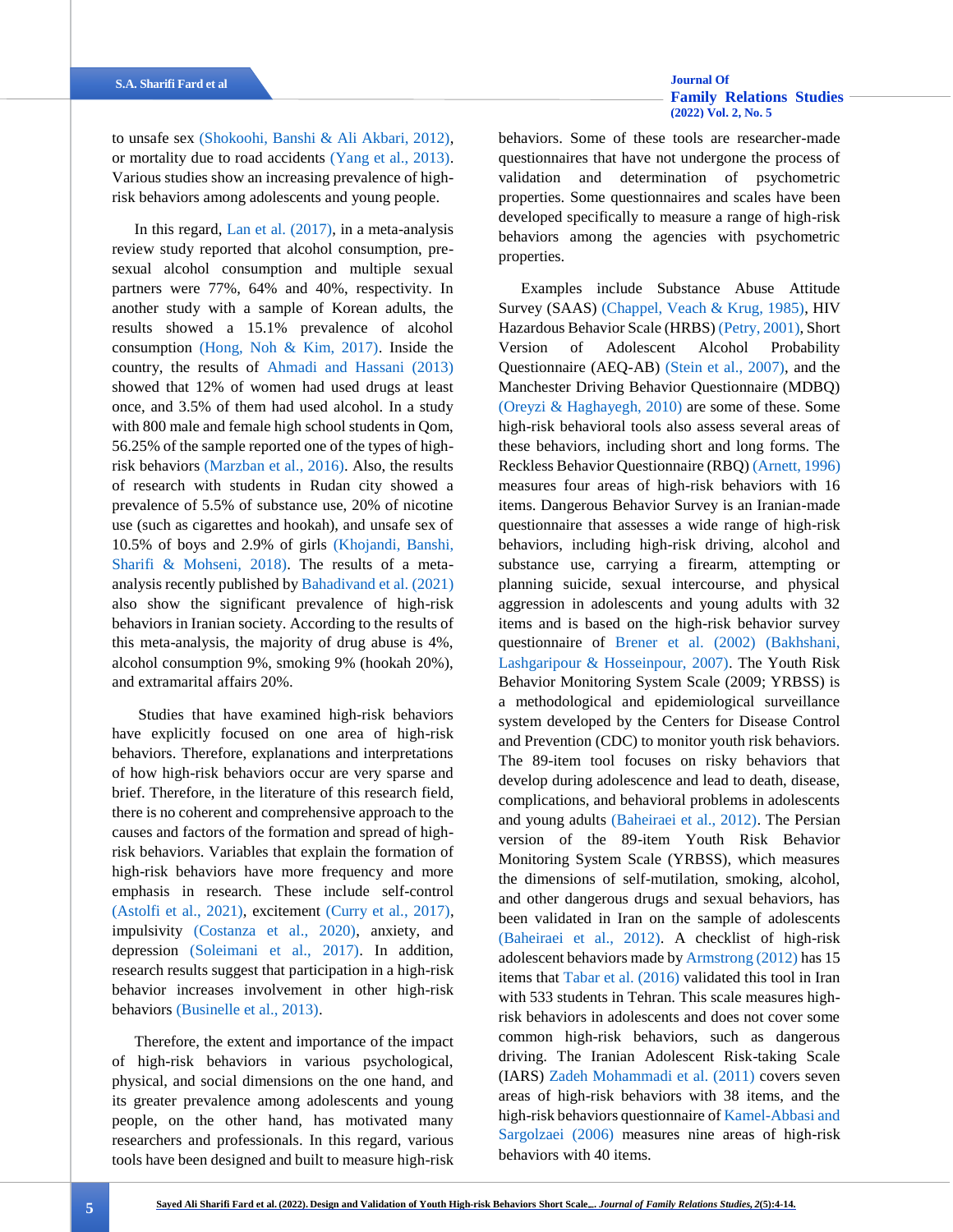In this regard, it was necessary to have a tool to measure high-risk behaviors validated in Iranian society. In addition to being short and covering several areas of the most common high-risk behaviors, it also has appropriate and reliable psychometric properties. Therefore, this study aims to design and validate youth high-risk behaviors short scale.

## **2. Materials and Methods**

In According to the objectives and subject, a descriptive-survey method was used in the present study. The statistical population of this study was all students of Mashhad universities (In the year 2021), which were sampled from this population by multistage cluster sampling, in three stages: first two universities (Azad and Payam Noor), one faculty from each university (engineering, and psychology, respectively). Educational sciences), two educational groups from each faculty and four classes from each group in three levels (bachelor, master, and doctorate) were randomly selected. The sample size in the present study was 681 students according to the type of study. The implementation method was such that due to the ease of work and the spread of coronavirus, the question link was placed in the faculty channel after coordination with the relevant official. Once every three days, students were asked to answer questions patiently and carefully. Participants also responded to questions with informed consent.

Youth High-Risk Behaviors Short Scale (YHBSS-14): This scale is a research tool and has seven components consists of drug addiction, alcohol addiction, smoking addiction, violence addiction, selfharm addiction, dangerous sex addiction, and dangerous driving addiction. By reviewing the literature on high-risk behaviors and reviewing the tools made in this field, seven components and 14 questions (two parts each question) were extracted and designed. Finally, the components and questions to ensure face validity from two psychologists in Clinical psychology received approval. This scale has a fivepoint Likert scale that is scored from strongly agree= 0 to strongly agree= 4. The lowest score is zero, and the highest score is 56. The higher score indicates more risky behaviors.

Big Five Inventory (BFI-10): The short-form version of the Big Five was created by [Rammstedt and](#page-10-8)  [John \(2007\)](#page-10-8) and had ten items so that each personality factor is measured with two things. How to evaluate items from strongly disagree  $= 1$  to strongly agree  $= 5$ This tool was prepared with samples of American students (1627 people) and German students (833), and its reliability was assessed using the second test after 6-8 weeks in both cultures. The test-retest correlation varied between 0.68 and 0.84. After the second test, the mean stability coefficients were  $r=$ 0.75 (0.72 in the American sample and 0.78 in the German example). In Iran, this instrument was validated by [Ali Babaei, Mohseni, Abdollahi](#page-8-11)  [Moghadam, Parchami Khorram, and Ramezani](#page-8-11) (under publication) and Cronbach's alpha value for the dimensions of extraversion, neuroticism, adaptation, conscientiousness, and openness, respectively, 0.71, 0.74, 0.81, 0.75 and 0.82 were obtained. Convergent and divergent validity was reported, although, in this study, only questions related to neuroticism were asked.

<span id="page-2-4"></span><span id="page-2-3"></span><span id="page-2-0"></span>[Ryff](#page-10-9) Psychological well-being Scale (RSPWB-18): The Scale was designed by Ryff in 1989 and then revised (2002). The main form consists of 120 questions, and in subsequent studies, shorter documents of 84 questions and 18 questions have been prepared. In this study, an 18-item form was used. This scale is a kind of self-assessment tool answered in a six-point continuum from strongly agree to disagree strongly. This scale measures six dimensions of autonomy, positive communication with others, mastery of the environment, personal growth, purposefulness, and self-acceptance. [Ryff \(1989\)](#page-10-10) reported the internal consistency coefficient of the subscales of this scale between 0.86 and 0.93 and the retest reliability coefficient of 0.81 to 0.86 [\(Ryff,](#page-10-10)  [1989\).](#page-10-10) Reported a Cronbach's alpha coefficient between 0.83 and 0.91. In Iran, the reliability coefficient obtained by retesting this scale is 0.82, and its subscales are between 0.70 - 0.78, which is statistically significant [\(Khanjani, Shahidi, Fathabadi,](#page-9-9)  [Mazaheri & Shokri, 2014\).](#page-9-9)

## <span id="page-2-1"></span>**Statistical Analysis**

<span id="page-2-2"></span>Descriptive indicators such as Mean and Standard Deviation were used to analyze the data. Statistical methods such as confirmatory Factor Analysis, Convergent Divergent Validity, and Cronbach's alpha were used to evaluate the validity and reliability. Analysis was performed with SPSS and AMOS software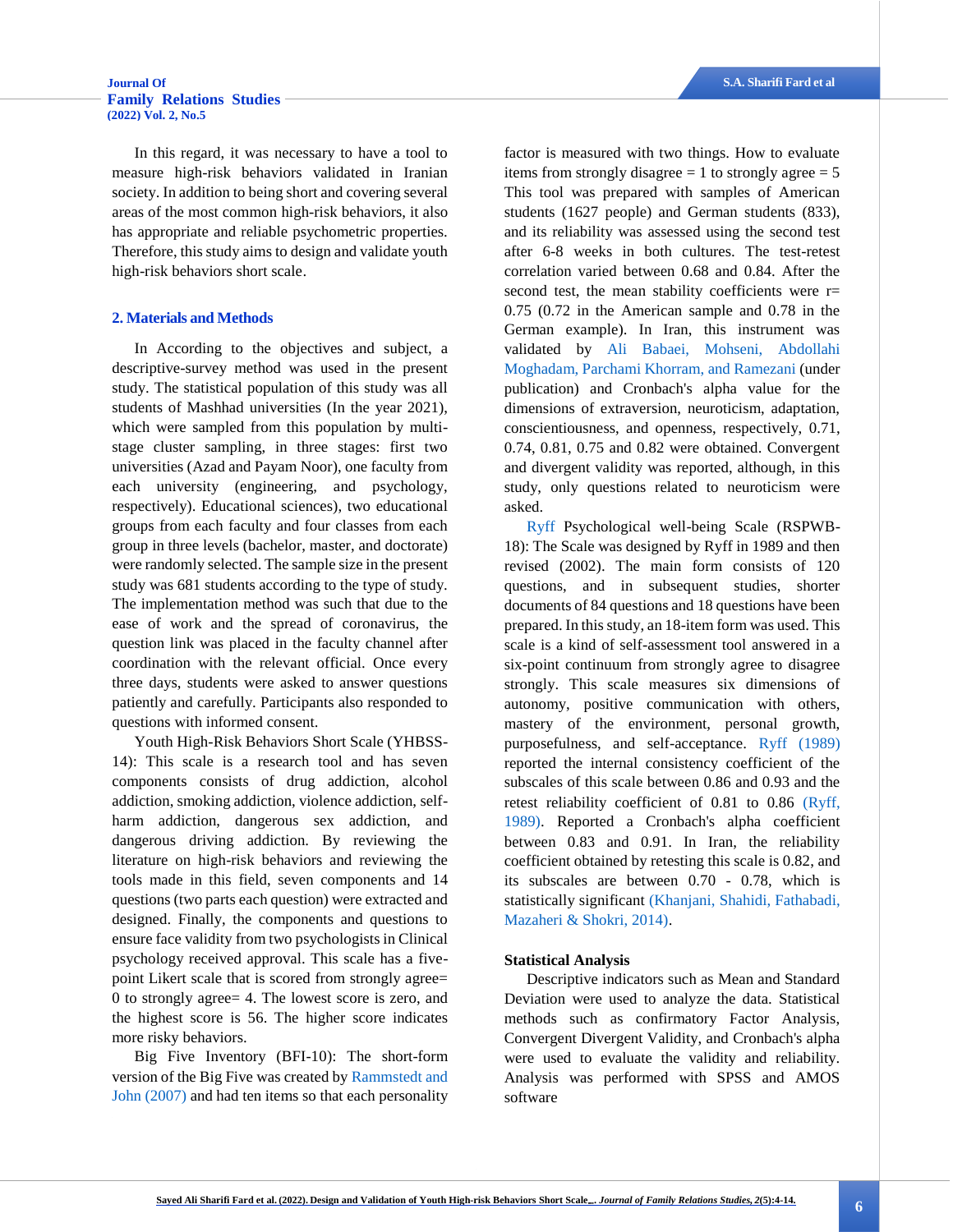## **3. Results**

After deleting the lost data, the analysis was performed on 678 subjects (493 females and 185 males). The mean and standard deviation of the age of men was 26.33 and 4.62, and the mean and standard deviation of the age of women was 25.47 and 4.28. About the degree of the participants, 25.1% (176) were associate, 56.9% (386) bachelor, 11.7% (79) had a master of science, and 5.3% (36) doctorate. Reliability and validity calculation methods validated the short scale of high-risk behaviors. The Short-Scale High-Risk Behaviors has 14 questions, both of which measure one dimension, including seven components. First, the correlation between the dimensions and the overall score of the scale was calculated, the results of which are presented in Table 1.

**[Family Relations Studies](http://jhrs.uma.ac.ir/)** 

**[\(2022\) Vol. 2, No.5](http://jhrs.uma.ac.ir/)**

|  |  |  |  |  | <b>Table 1. Short-Scale Correlation Coefficient of High-Risk Behaviors</b> |
|--|--|--|--|--|----------------------------------------------------------------------------|
|--|--|--|--|--|----------------------------------------------------------------------------|

| <b>Variables</b>               |           | $\overline{2}$ | 3         | $\overline{\mathbf{4}}$ | 5         | 6         |           | Ι8. |
|--------------------------------|-----------|----------------|-----------|-------------------------|-----------|-----------|-----------|-----|
| 1. Tendency to substances      |           |                |           |                         |           |           |           |     |
| 2. Tendency to alcohol         | $0.31***$ |                |           |                         |           |           |           |     |
| 3. Tendency to smoke           | $0.47***$ | $0.41***$      |           |                         |           |           |           |     |
| 4. Tendency to violence        | $0.11***$ | $0.16***$      | $0.21***$ |                         |           |           |           |     |
| 5. Tendency to self-harm       | $0.18***$ | $0.13***$      | $0.23***$ | $0.42***$               |           |           |           |     |
| 6. Tendency to dangerous sex   | $0.28***$ | $0.29***$      | $0.25***$ | $0.17***$               | $0.14***$ |           |           |     |
| 7. Tendency to dangerous drive | $0.14***$ | $0.20**$       | $0.22***$ | $0.26***$               | $0.18***$ | $0.27***$ |           |     |
| 8. The whole scale             | $0.62***$ | $0.66***$      | $0.68***$ | $0.56***$               | $0.54***$ | $0.56***$ | $0.57***$ |     |

**\*\*P<0.01, \*P<0.05**

According to the basics of scores, dimensions should have a high correlation with the score of the whole scale because it is assumed that all of them together measure a single domain of behavior. Measurements should not be highly correlated because in such a case, it is assumed that they measure same things and are repetitive. As the results of Table 1, the correlation between dimensional scores and the overall scale score is moderate to high, and the relationship between the components is not significantly correlated. This result reveals features of correlation based on internal consistency. Confirmatory factor analysis was used to evaluate the scale's validity, the results of which are

presented below.

After determining the relationship between dimensions and the whole scale, including the tendency to substances 0.62, the propensity to alcohol 0.66, the tendency to smoking 0.68, the tendency to violence 0.56, the tendency to self-harm 0.54, the propensity to unsafe sex 0.56 and dangerous driving tendency 0.57; Through confirmatory factor analysis, the relationship of agents with questions and the relationship of agents with the main structure were investigated, the results of which are presented in Figures 1 and 2.



**Figure 1. Results of factor analysis of the high-risk behaviors short scale in the standard mode**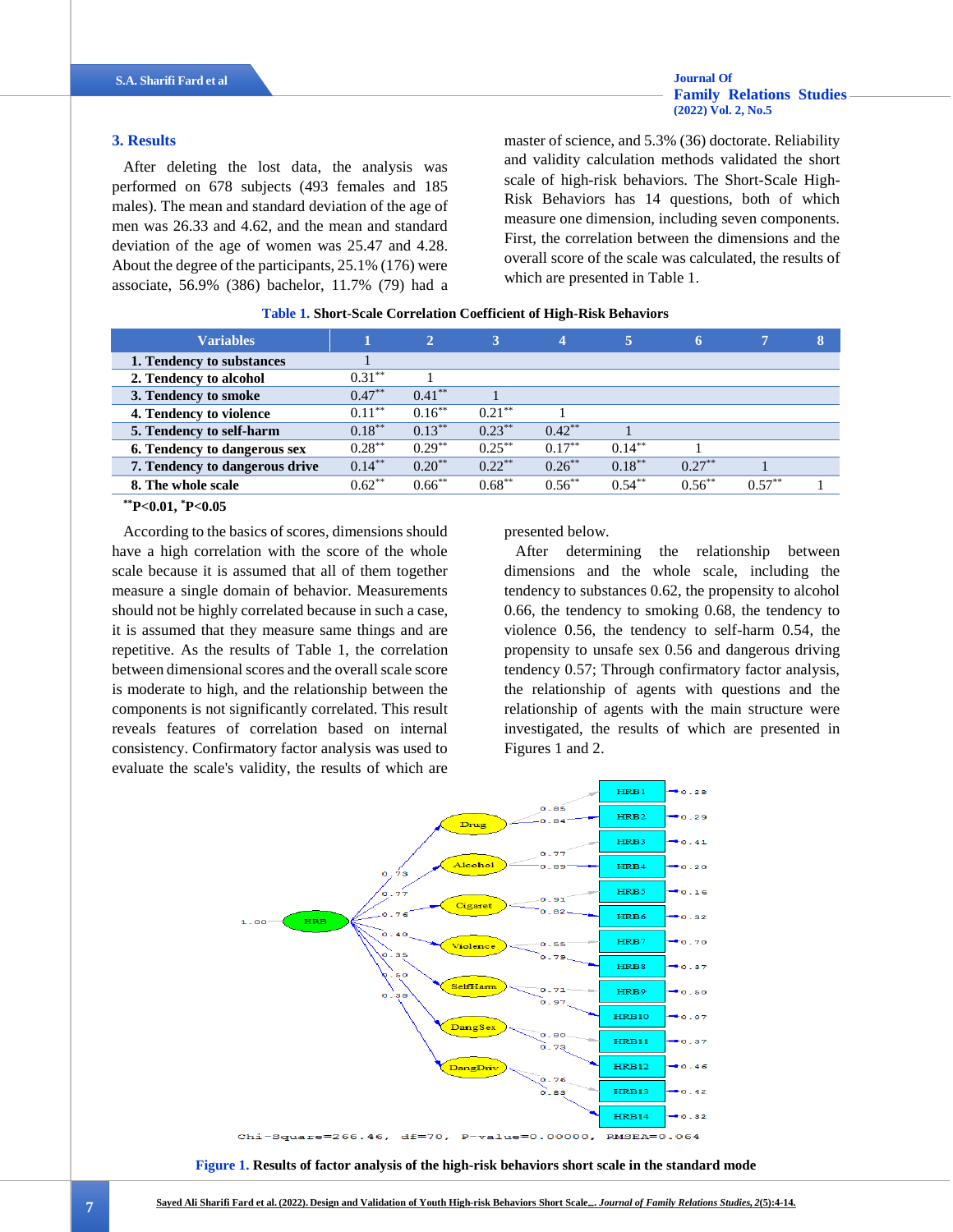



Results of confirmatory factor analysis confirm the fact that the short scale of High-Risk Behaviors is a factor and the obtained model fits well with the research data. Because as can be seen, all factors have a suitable factor load with the main structure. In addition, the value of the RMSEA index obtained

indicates the proper fit of the model. Because this index is lower than 0.08 and the p-value is significant at the level of 0.05, the fit of the model is confirmed. Other model fit indices were also calculated, which are presented in Table 2.

|      | Table 2. goodness of fit index for factor analysis model of high-risk behaviors scale |             |      |              |  |  |  |  |
|------|---------------------------------------------------------------------------------------|-------------|------|--------------|--|--|--|--|
|      | GFI                                                                                   | ${\rm CFI}$ | m    | <b>RMSEA</b> |  |  |  |  |
| 3.80 | 0.95                                                                                  | 0.96        | 0.96 | 0.064        |  |  |  |  |

|  | Table 2. goodness of fit index for factor analysis model of high-risk behaviors scale |  |
|--|---------------------------------------------------------------------------------------|--|
|  |                                                                                       |  |

According to the goodness of fit characteristics reported in Table 2, it can be seen that the values related to another fitness index also confirm the model fit (all indicators are above 0.9). To evaluate the convergent and divergent validity, the relationship

between the scores of the dimensions of the High-Risk Behaviors Scale and the scores of the Ryff Psychological Well-Being Scale and the neurotic personality trait of the Neo Scale was used, the results of which are presented in Table 3.

## **Table 3. Correlation coefficient of dimensions of the high-risk behaviors short scale with psychological well-being and neuroticism**

| <b>Variables</b>                     | <b>Well-Being</b>     | neuroticism |
|--------------------------------------|-----------------------|-------------|
| <b>Tendency to substances</b>        | $-0.27***$            | $-0.25***$  |
| <b>Tendency to alcohol</b>           | $-0.16***$            | $-0.33***$  |
| <b>Tendency to smoke</b>             | $-0.32**$             | $-0.32**$   |
| <b>Tendency to violence</b>          | $-0.21***$            | $-0.57***$  |
| <b>Tendency to self-harm</b>         | $-0.37***$            | $-0.31***$  |
| Tendency to have dangerous sex       | $-0.23***$            | $-0.29**$   |
| <b>Tendency to drive dangerously</b> | $-0.31***$            | $-0.28***$  |
| The whole scale                      | $-0.42$ <sup>**</sup> | $-0.38***$  |

## **\*\*P<0.01, \*P<0.05**

The results of Table 3 showed that the correlation coefficient between the dimensions of the scale of high-risk behaviors with psychological well-being is negative and significant, and with psychotic personality traits is positive and significant ( $p < 0.05$ ). Given the relationship between the dimensions of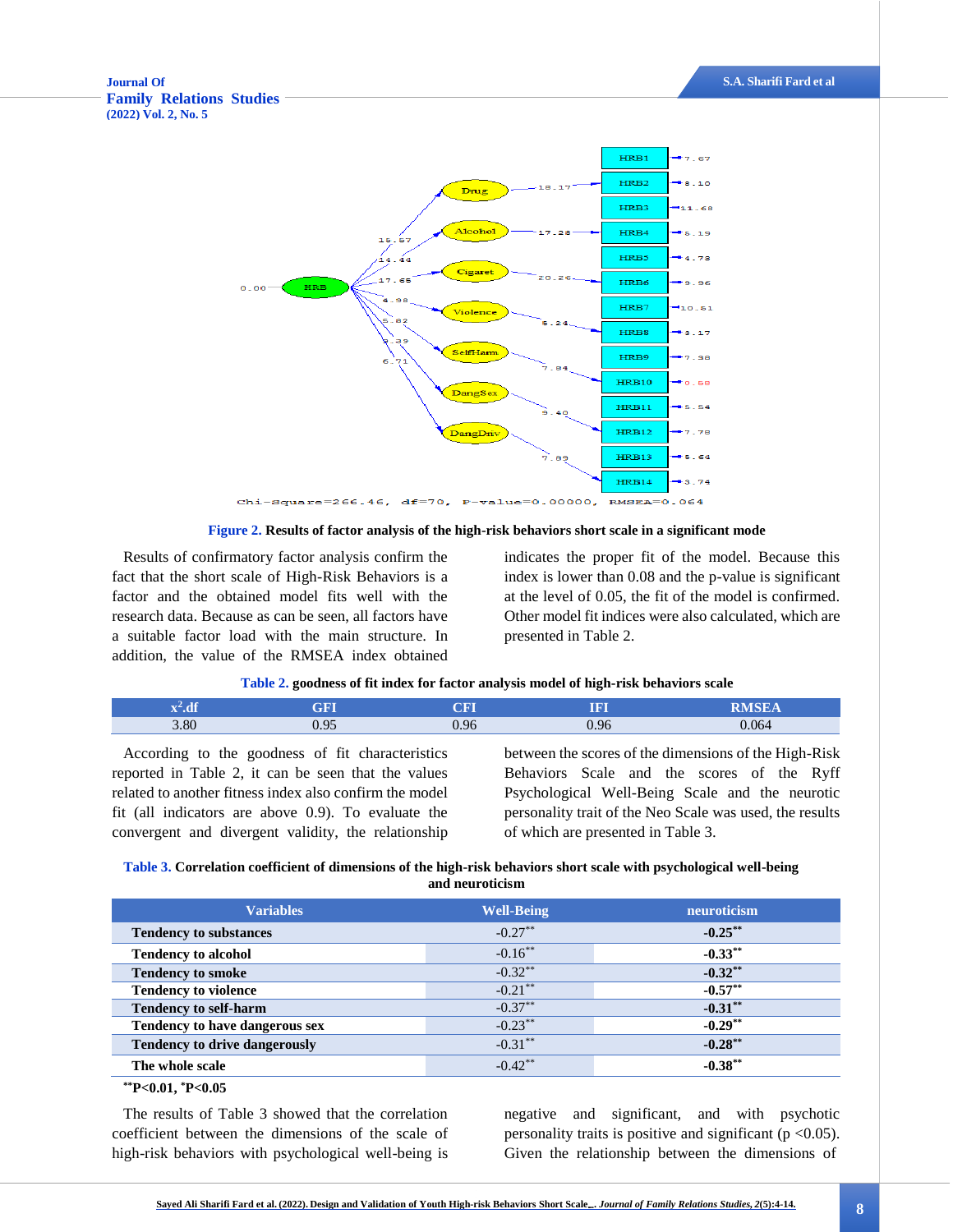tendency to substance, tendency to alcohol, tendency to smoking, the Tendency to violence, the tendency to self-harm, the tendency to unsafe sex, the tendency to dangerous driving, and the total score of high-risk behaviors with psychological well-being were negative and significant, indicating divergent validity of this scale. It needed to show the convergent validity of this scale. The internal consistency method (Cronbach's alpha) was used to calculate the reliability of the scale, the results of which are shown in Table 4.

**Table 4. Reliability of the whole high-risk behaviors short scale and its dimensions by Cronbach's alpha**

| <b>Dimensions</b>                    | <b>Number of items</b> | <b>Cronbach's alpha coefficients</b> |
|--------------------------------------|------------------------|--------------------------------------|
| <b>Tendency to substances</b>        |                        | 0.82                                 |
| <b>Tendency to alcohol</b>           |                        | 0.80                                 |
| <b>Tendency to smoke</b>             |                        | 0.85                                 |
| <b>Tendency to violence</b>          |                        | 0.71                                 |
| <b>Tendency to self-harm</b>         |                        | 0.81                                 |
| Tendency to have dangerous sex       |                        | 0.72                                 |
| <b>Tendency to drive dangerously</b> |                        | 0.77                                 |
| The whole scale                      | $\overline{4}$         | 0.82                                 |

The results of Table 4 showed that Cronbach's alpha coefficients for the whole scale and its dimensions are acceptable (above 0.7), which showed the present scale has good reliability. The mean and standard deviation were calculated separately for each measurement and the real test, presented in Table 5.

| <b>Indicators</b>                  | <b>Number</b> | <b>Mean</b> | <b>Standard Deviation</b> |
|------------------------------------|---------------|-------------|---------------------------|
| <b>Tendency to substances</b>      | 678           | 1.09        | 1.94                      |
| <b>Tendency to alcohol</b>         | 678           | 1.71        | 2.23                      |
| <b>Tendency to smoke</b>           | 678           | 1.54        | 2.15                      |
| <b>Tendency to violence</b>        | 678           | 3.58        | 2.12                      |
| <b>Tendency to self-harm</b>       | 678           | 1.67        | 2.09                      |
| Tendency to dangerous sex          | 678           | 1.68        | 2.05                      |
| <b>Tendency to dangerous drive</b> | 678           | 3.57        | 2.42                      |
| The whole of scale                 | 678           | 14.87       | 9.07                      |

The analysis results showed that the 14-item scale of high-risk behaviors has good validity and reliability and can be used in domestic research. The comparison of coping strategies in men and women was also performed. Before performing the analysis of variance, homogeneity was checked by the Leven test, which showed that the uniformity of conflict was established ( $P > 0.05$ ). First, the results of multivariate

tests were examined, and the value of F obtained in Wilkes's lambda statistic was 39.44 with a significance level of less than  $0.05$  (P <0.05), so in the average dimensions of coping strategies between women and Men, there is a significant difference. The analysis of variance was performed, and the results are presented in Table 6.

## **Table 6. Analysis of variance test to significantly assess the difference between high-risk behaviors in men and women**

| <b>Variable</b>                    | group | <b>Number</b> | <b>Mean</b> | <b>Standard Deviation</b> | $\mathbf{F}$ | $Df_1 \& Df_2$ | ${\bf P}$ |
|------------------------------------|-------|---------------|-------------|---------------------------|--------------|----------------|-----------|
| <b>Tendency to substances</b>      | Women | 493           | 0.89        | 1.77                      | 19.03        | 1 & 676        | 0.001     |
|                                    | Men   | 185           | 1.61        | 2.25                      |              |                |           |
| <b>Tendency to alcohol</b>         | Women | 493           | 1.51        | 2.13                      | 15.43        | 1 & 676        |           |
|                                    | Men   | 185           | 2.26        | 2.44                      |              |                | 0.001     |
|                                    | Women | 493           | 1.40        | 2.02                      | 7.74         | 1 & 676        | 0.006     |
| <b>Tendency to smoke</b>           | Men   | 185           | 1.92        | 2.44                      |              |                |           |
|                                    | Women | 493           | 2.57        | 2.07                      | 0.12         | 1 & 676        | 0.725     |
| <b>Tendency to violence</b>        | Men   | 185           | 2.03        | 2.24                      |              |                |           |
| <b>Tendency to self-harm</b>       | Women | 493           | 2.08        | 2.09                      | 1.01         | 1 & 676        | 0.918     |
|                                    | Men   | 185           | 1.66        | 2.12                      |              |                |           |
|                                    | Women | 493           | 1.30        | 1.54                      |              |                | 0.001     |
| <b>Tendency to dangerous sex</b>   | Men   | 185           | 3.16        | 2.19                      | 64.34        | 1 & 676        |           |
|                                    | Women | 493           | 3.38        | 2.45                      | 11.51        |                | 0.001     |
| <b>Tendency to dangerous drive</b> | Men   | 185           | 4.06        | 2.29                      |              | 1 & 676        |           |
|                                    | Women | 493           | 13.16       | 8.40                      | 46.87        | 1 & 676        | 0.001     |
| The whole of scale                 | Men   | 185           | 16.60       | 9.72                      |              |                |           |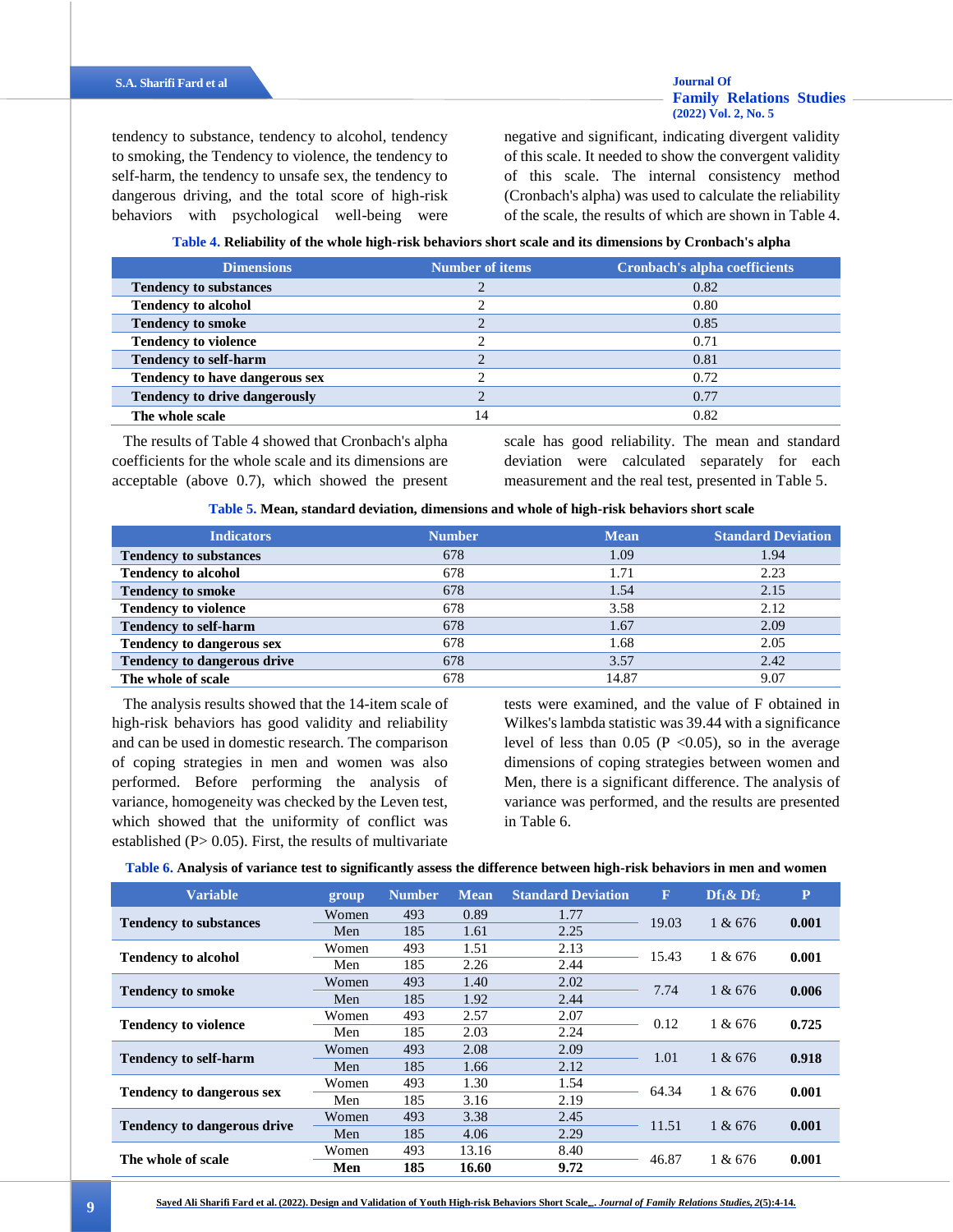## **[Journal Of](http://jhrs.uma.ac.ir/) S.A. Sharifi Fard et al [Family Relations Studies](http://jhrs.uma.ac.ir/)  [\(2022\) Vol. 2, No. 5](http://jhrs.uma.ac.ir/)**

Based on the data in Table 6, the results of analysis of variance show a significant difference between the components of tendency to substance, tendency to alcohol, tendency to smoking, tendency to unsafe sex, tendency to dangerous driving, and the total score of the scale of high-risk behaviors in men and women and the comparison of means shows that the standard of the mentioned components is significantly higher in men than women. The comparison results also showed that men's and women's mean components of tendency to violence and movement to self-harm were not significantly different  $(P> 0.05)$ .

## **4. Discussion and Conclusion**

In this regard, the present study was conducted to construct and validate a short scale of high-risk behaviors of young people with an Iranian sample. The scale reliability was calculated by Cronbach's alpha method. The results showed that the reliability of the whole scale and its dimensions are acceptable (above 0.7), and the present scale had good reliability.

<span id="page-6-2"></span>The validity of the scale was determined by confirmatory factor analysis to evaluate the validity of the structure and the convergent and divergent methods to evaluate the validity of the criterion. According to the model fit results that were confirmed in all fit indexes, the confirmatory factor analysis results confirmed the seven-factor short scale of highrisk behaviors of young people. The results obtained from the study of convergent and divergent validity showed a positive and significant relationship between high-risk behaviors and neuroticism and a negative and meaningful relationship with psychological wellbeing. These results are consistent with the results of studies that showed a positive association between neuroticism and high-risk behaviors [\(Dahlen,](#page-9-10)  [Edwards, Tubre, Zyphur & Warren, 2012;](#page-9-10) [Guo, Wei,](#page-9-11)  [Liao & Chu, 2016;](#page-9-11) Taubman - [Ben-Ari & Yehiel,](#page-10-11)  [2012\)](#page-10-11) and the negative relationship between high-risk behaviors and psychological well-being [\(Evers,](#page-9-12)  [Castle, Prochaska & Prochaska, 2014;](#page-9-12) [Peterson, 2012;](#page-10-12) [Azimzadeh & Hayani, 2018;](#page-8-12) [Shahbazian Khonigh &](#page-10-13)  [Hassani, 2018\)](#page-10-13) is consistent. Also, the Results of gender differences in high-risk behaviors showed a significant difference between men and women in the tendency to high-risk behaviors of drugs, alcohol, smoking, unsafe sex, and dangerous driving so that men have a higher average. This finding is consistent with the results of studies that have examined gender differences in high-risk behaviors [\(Chou et al., 2006;](#page-9-13) [Paaver, Eensoo, Kaasik, Vaht, Maestu & Harro, 2013;](#page-10-14) [Croisant, Laz, Rahman & Berenson, 2013;](#page-9-14) [Luht,](#page-9-15)  <span id="page-6-18"></span><span id="page-6-3"></span><span id="page-6-1"></span><span id="page-6-0"></span>[Eensoo, Tooding & Harro, 2018;](#page-9-15) [Agardh, Cantor-](#page-8-13)[Graae & Ostergren, 2012;](#page-8-13) [Cail & LaBrie, 2010;](#page-8-14) [Ramsoomar & Morojele, 2012;](#page-10-15) [Afshari, Barzegari &](#page-8-15)  [Ismaili, 2017;](#page-8-15) [Ali Tabar et al., 2016\)](#page-10-6) but with the results of research that shows that women are more tendency to alcohol [\(Croisant et al., 2013\);](#page-9-14) Higher violence in men [\(Afshari et al., 2017;](#page-8-15) [Tabar et al.,](#page-10-6)  [2016\)](#page-10-6) is the lack of significant differences in smoking [\(Ghahremani, Nazari, Changizi & Kaveh, 2019\)](#page-9-16) and dangerous driving [\(Afshari et al., 2017\)](#page-8-15) does not match.

<span id="page-6-23"></span><span id="page-6-22"></span><span id="page-6-16"></span><span id="page-6-14"></span><span id="page-6-11"></span><span id="page-6-9"></span>The relationship between different dimensions of neuroticism, including mood instability, sensitivity to anxiety, impulsivity, and negative emotional experiences with high-risk behaviors, has been shown in various studies [\(Peters, Bowen & Balbuena, 2019;](#page-10-16) [Dixon, Stevens & Viana, 2014;](#page-9-17) [Zvolensky et al., 2007;](#page-10-17) [Whelan, Watts, Orr, Althoff, Artiges & Garavan,](#page-10-18)  [2014\).](#page-10-18) The results of these studies indicate the coping functions of a variety of high-risk behaviors in the face of unpleasant experiences experienced in neurosis. Since there does not seem to be enough mental capacity to process and consciously experience internally disturbing experiences in psychopaths, so in the face of distressing experiences that result from the interaction of mood instability, sensitivity to anxiety, and negative emotional experiences, neurotic individuals are prone to impulsive reactions to relieve, albeit temporarily and superficially, these disturbing experiences. For example[, Otto, Eastman, Lo, Hearon,](#page-10-19)  [Bickel, Zvolensky, and Doan \(2016\)](#page-10-19) and [Taylor](#page-10-20)  [\(2014\)](#page-10-20) showed that disgust, anxiety sensitivity increase the need to escape or avoid negative emotional or physical experiences. In this regard, various studies have shown the coping functions of high-risk behaviors to reduce negative emotional experiences [\(Castellano, Platania, Varrasi, Pirrone &](#page-8-16)  [Di Nuovo, 2020;](#page-8-16) [Conrod & Nikolaou, 2016\).](#page-9-18) On the other hand, the critical point that turns a high-risk behavior into a habitual behavior is that when highrisk behaviors in the form of coping strategies lead to a reduction in negative emotions in stressful situations. In addition to tending to recur in subsequent stressful situations, they are gradually transferred to internal symptoms associated with stressful situations and are later aroused and persisted even without the presence of obvious external annoying conditions and only in the presence of internal symptoms.

<span id="page-6-21"></span><span id="page-6-20"></span><span id="page-6-19"></span><span id="page-6-17"></span><span id="page-6-15"></span><span id="page-6-13"></span><span id="page-6-12"></span><span id="page-6-10"></span><span id="page-6-8"></span><span id="page-6-7"></span><span id="page-6-6"></span><span id="page-6-5"></span><span id="page-6-4"></span>In explaining the negative correlation between wellbeing and high-risk behaviors, well-being components will be discussed. In addition to harming people themselves, high-risk behaviors also cause harm and danger to others. As a result, it makes sense that people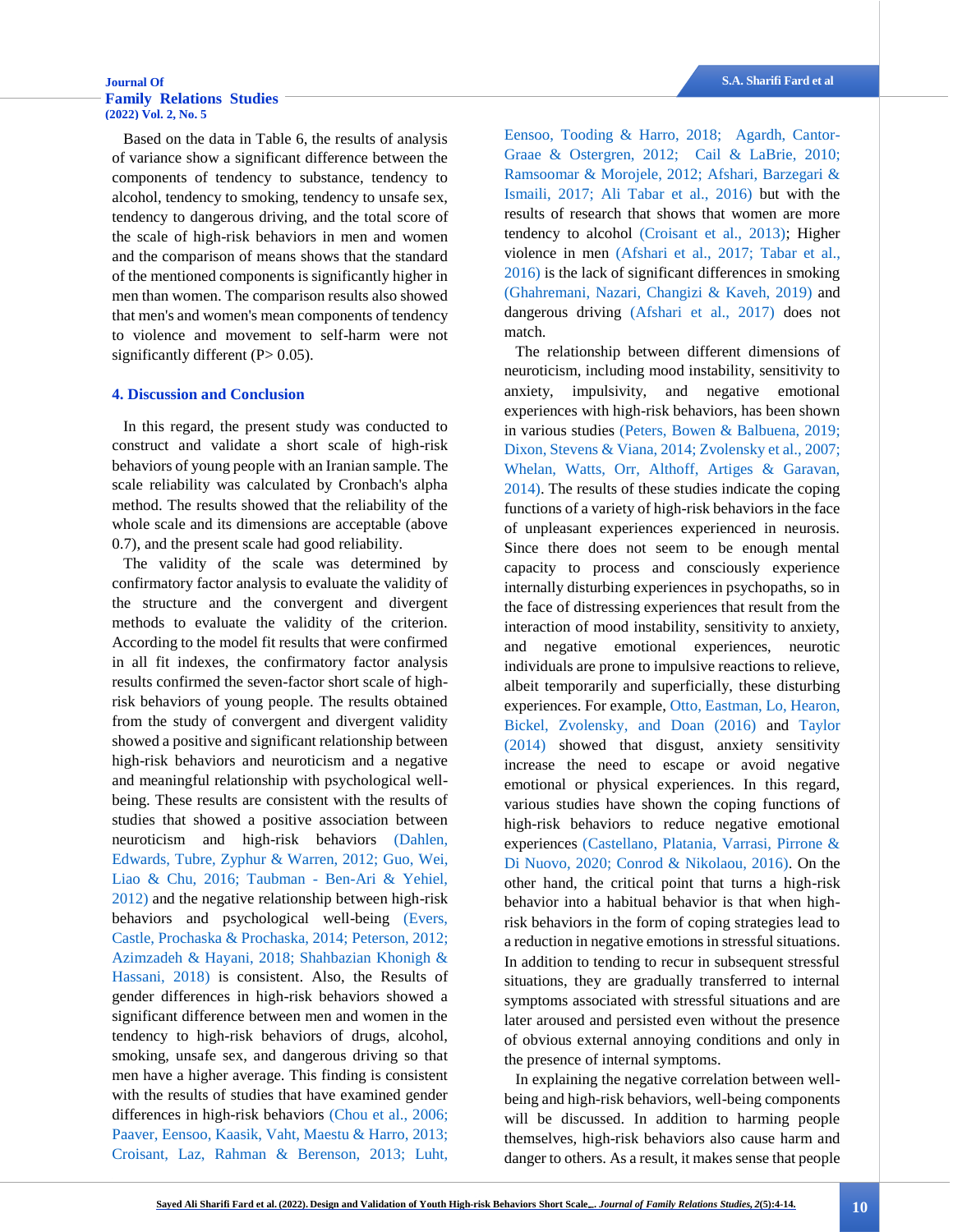<span id="page-7-2"></span><span id="page-7-0"></span>with high-risk behaviors have minimal relationships with people who are also likely to have high-risk behaviors. Thus, these people are deprived of the psychological, communication, and social benefits of relationships with others, and the harms of exclusion and isolation are added to their other problems. In the same vein, the study of [Cacioppo and Patrick \(2008\)](#page-8-17) also showed the relationship between high well-being and social acceptance. Low autonomy (another component of psychological well-being) has reduced the possibility of action and reaction based on genuine inner abilities and tendencies. It causes weakness in the face of momentary and unoriginal impulses that can lead to risky behaviors in behavioral dimensions. In this regard, [Moffitt et al. \(2011\)](#page-9-19) showed the relationship between high well-being and self-control in their study. Another component of psychological well-being that seems more associated with high-risk behaviors is selfacceptance. For people who cannot accept their weaknesses and cannot see themselves in a coherent view as a creature of strengths and weaknesses, it is logical to either fight with their shortcomings and engage in high negative emotional experiences or try to deny their faults completely. Thus, they are more likely to use unhealthy methods such as alcohol or smoking to reduce negative and annoying emotions or to try to deny their weaknesses and present themselves as an intelligent being, using harmful practices such as violence and harm to others or dangerous driving (unhealthy emotion-oriented strategies). Having a purpose in life is another component of psychological well-being. Purposeful and committed people have a sense of responsibility and the ability to avoid situations and activities that interfere with wasting time or physical and mental damage on the way to achieving their goals. Conversely, people who engage in high-risk behaviors do not find enough time and motivation to set valuable and growing goals. People with high-risk behaviors may generally be aimless people in life.

Explaining gender differences in high-risk behaviors, it can be said that men, especially in adolescence and youth, are more important for acceptance in the peer group. Therefore, if the value and normative system of the peer group are related to high-risk behaviors such as smoking, alcohol, and Substance, it increases the likelihood of men engaging in high-risk behaviors. Also, in Iranian society, culturally, socially, and legally, women face more serious prohibitions and consequences if they engage in all kinds of high-risk behaviors than men, which can be an essential deterrent

# **[Family Relations Studies](http://jhrs.uma.ac.ir/)  [\(2022\) Vol. 2, No. 5](http://jhrs.uma.ac.ir/)**

to less tendency to high-risk behaviors of women. Other possible causes of less movement for women to engage in High-risk behaviors than men include differences between men and women in expressing emotions. In general, especially in traditional societies such as Iranian society, where there is a greater emphasis on gender harmony, emotional expression is considered a feminine characteristic. Women are less likely to use unhealthy emotion-oriented strategies by expressing their emotions in unpleasant situations, including high-risk behaviors such as dangerous driving and substance abuse. Another factor that makes men more prone to high-risk behaviors than women is the higher prevalence of some high-risk behaviors among men. Thus, they engage in other high-risk behaviors by performing one of those behaviors in a chain [\(Cavazos-Rehg et al., 2010;](#page-8-18) [Businelle et al.,](#page-8-4)  [2013\).](#page-8-4)

<span id="page-7-1"></span>The present study had some limitations. The sample was among students only, the number of universities was limited, and the data were self-reported. Therefore, the piece did not represent the Iranian population. Consequently, it is suggested that future research be conducted with non-student samples and other age groups. Also, due to the comprehensiveness and shortness of the tool, in terms of application, the prevalence of tendency to high-risk behaviors can be measured to implement, if necessary, preventive and treatment policies and programs in small and large.

## **5. Ethical Considerations**

## **Compliance with ethical guidelines**

All ethical principles are considered in this article. The participants were informed about the purpose of the research and its implementation stages. They were also assured about the confidentiality of their information and were free to leave the study whenever they wished, and if desired, the research results would be available to them.

### **Funding**

This research did not receive any grant from funding agencies in the public, commercial, or non-profit sectors.

## **Authors' contributions**

All authors have participated in the design, implementation and writing of all sections of the present study.

## **Conflicts of interest**

The authors declared no conflict of interest.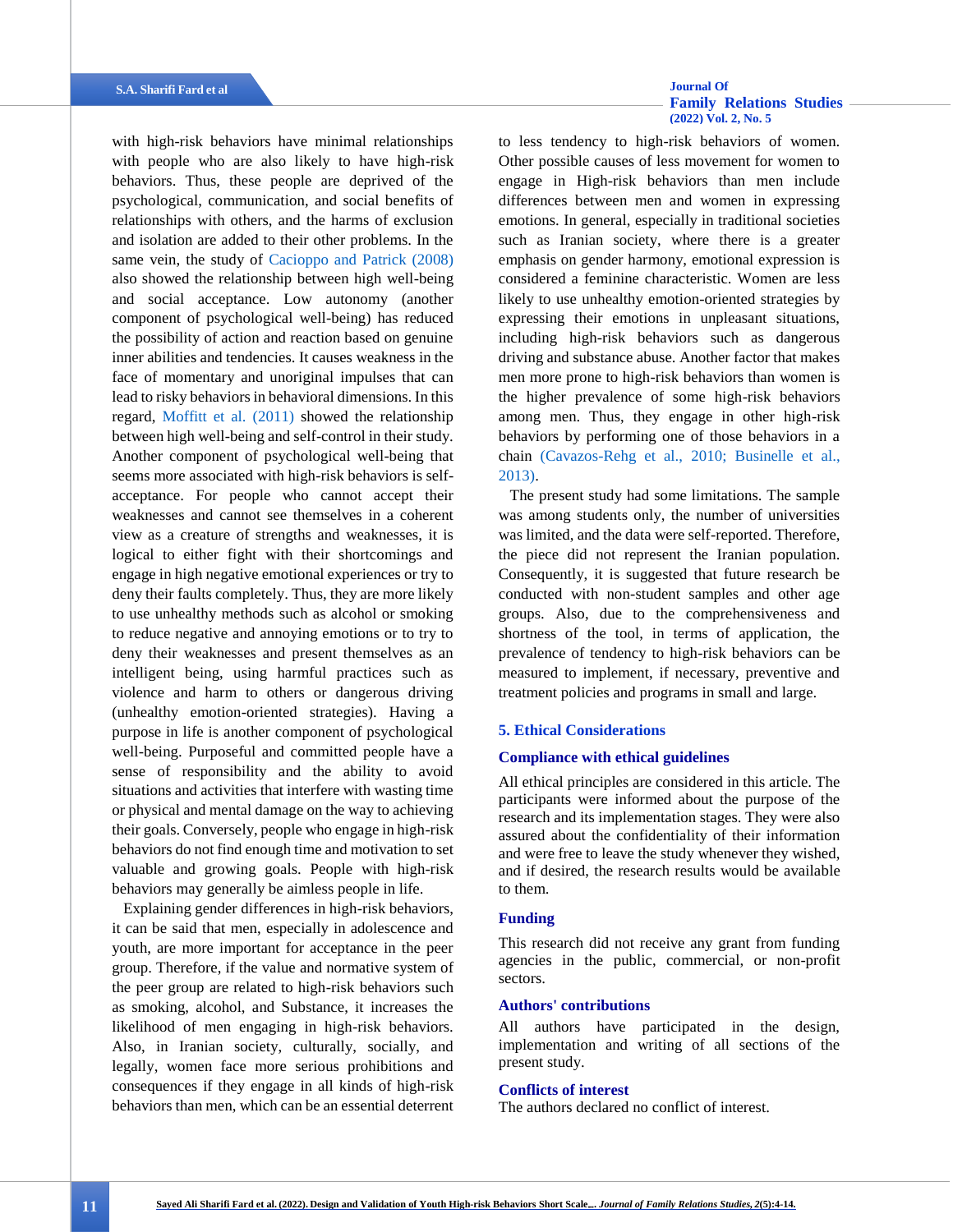## **[Journal Of](http://jhrs.uma.ac.ir/) S.A. Sharifi Fard et al [Family Relations Studies](http://jhrs.uma.ac.ir/)  [\(2022\) Vol. 2, No. 5](http://jhrs.uma.ac.ir/)**

## **References**:

- <span id="page-8-15"></span>[Afshari, A., Barzegari, A. A., Esmaili, A. \(2017\).](#page-6-0)  [Prevalence of high risk behaviors in students](#page-6-0)  [based on demographic variables.](#page-6-0) *Quarterly [Journal of New Ideas in Psychology](#page-6-0)*, 1 (4), 29- [42. \[In Persian\].](#page-6-0)  [http://jnip.ir.article-1-133-fa.html](http://jnip.ir.article-1-133-fa.html/)
- <span id="page-8-13"></span>[Agardh, A., Cantor-Graae, E., & Östergren, P.-O.](#page-6-1)  (2012). *[Youth, Sexual Risk-Taking Behavior,](#page-6-1)  [and Mental Health: a Study of University](#page-6-1)  [Students in Uganda. International Journal of](#page-6-1)  [Behavioral Medicine, 19\(2\), 208–](#page-6-1) [216.](#page-6-1)* [Doi:10.1007/s12529-011-9159-4](https://doi.org/10.1007/s12529-011-9159-4)
- <span id="page-8-1"></span>[Ahmadi, J., & Hasani, M. \(2013\).](#page-1-0) *Prevalence of [substance use among Iranian high school](#page-1-0)  [students. Addictive Behaviors, 28\(2\), 375–](#page-1-0) [379.](#page-1-0)* [Doi:10.1016/S0306-4603\(01\)00246-5](https://doi.org/10.1016/S0306-4603(01)00246-5)
- <span id="page-8-11"></span>[Ali Babaei, G., Mohseni, F., Abdollahi](#page-2-0)  [Moghadam, M., Parchami, M., & Ramezani,](#page-2-0)  [S. Review and adaptation of psychometric](#page-2-0)  [properties of the big fifty list \(10-question](#page-2-0)  [form\). \(Unpublished\). \[In Persian\].](#page-2-0)
- <span id="page-8-10"></span>[Armstrong, Laura L. "Initial development and](#page-1-1)  [validation of the checklist of risk behaviours](#page-1-1)  for youth (CORBY)." *[Psychology, health &](#page-1-1)  medicine* [17, no. 1 \(2012\): 116-124.](#page-1-1)
- <span id="page-8-6"></span>[Arnett, J. J. \(1996\).](#page-1-2) *Sensation seeking, [aggressiveness, and adolescent reckless](#page-1-2)  [behavior. Personality and Individual](#page-1-2)  [Differences, 20\(6\), 693–](#page-1-2) [702.](#page-1-2)* [Doi:10.1016/0191-8869\(96\)00027-X](https://doi.org/10.1016/0191-8869(96)00027-X)
- <span id="page-8-3"></span>[Astolfi, R. C., Leite, M. A., Papa, C. H. G.,](#page-1-3)  [Ryngelblum, M., Eisner, M., & Peres, M. F.](#page-1-3)  [T. \(2021\). Association between self-control](#page-1-3)  and [health risk behaviors: a cross-sectional](#page-1-3)  [study with 9th grade adolescents in São](#page-1-3)  Paulo. *[BMC public health](#page-1-3)*, *21*(1), 1-12.
- <span id="page-8-12"></span>[Azimzadeh Parsi, A., Hayani, M.](#page-6-2) (2018). [Relationship between personality traits and](#page-6-2)  [aggressive behaviors in vehicle drivers.](#page-6-2)  *[Rahvar Scientific Quarterly](#page-6-2)*. 7 (25), 29 - 54. [\[In Persian\].](#page-6-2)
- <span id="page-8-2"></span>[https://www.sid.ir/en/Journal/ViewPaper.aspx?ID](https://www.sid.ir/en/Journal/ViewPaper.aspx?ID=725602) [=725602](https://www.sid.ir/en/Journal/ViewPaper.aspx?ID=725602)
- [Bahadivand, S.,Doosti Iranian, A., Karami, M.,](#page-1-4)  [Ghorbani, M., Mohammadi, Y. \(2021\).](#page-1-4)  [Prevalence of high-risk behaviors among](#page-1-4)  [Iranian adolescents: A systematic review and](#page-1-4)  [meta-analysis study.](#page-1-4) *Journal of Education [and Community Health](#page-1-4)*. 8 (2): 142-135. [In [Persian\].](#page-1-4)

[http://jech.umsha.ac.ir.article-۱-۱۲۳۸-fa.html](http://jech.umsha.ac.ir.article-۱-۱۲۳۸-fa.html/)

<span id="page-8-9"></span>[Baheiraei, A., Hamzehgardeshi, Z., Mohammadi,](#page-1-5) [M. R., Nedjat, S., & Mohammadi, E. \(2012\).](#page-1-5)  [Psychometric properties of the Persian](#page-1-5)  [version of the youth risk behavior survey](#page-1-5)  questionnaire. *[Iranian Red Crescent Medical](#page-1-5)  Journal*, *14*[\(6\),363.](#page-1-5)

[http://www.ncbi.nlm.nih.gov/pmc/articles/p](http://www.ncbi.nlm.nih.gov/pmc/articles/pmc3420027/) [mc3420027/](http://www.ncbi.nlm.nih.gov/pmc/articles/pmc3420027/)

- <span id="page-8-8"></span>[Bakhshani, N., Lashkaripour, K., Bakhshani, S., &](#page-1-6)  [Hoseinbore, M. \(2007\). \[Prevalence of risk](#page-1-6)  [behaviors related to intentional and](#page-1-6)  [unintentional injuries among adolescent high](#page-1-6)  [school students of Sistan and Balouchestan,](#page-1-6)  [southeast of Iran \(Persian\)\].](#page-1-6) *Journal of Zahedan [University of Medical Sciences and](#page-1-6)  [Health Services, 9](#page-1-6)*(3), 199-208. [https://www.sid.ir/en/Journal/ViewPaper.asp](https://www.sid.ir/en/Journal/ViewPaper.aspx?ID=111900) [x?ID=111900](https://www.sid.ir/en/Journal/ViewPaper.aspx?ID=111900)
- <span id="page-8-0"></span>Boyer, T. (2006). *[The development of risk-taking:](#page-0-0)  [A multi-perspective review. Developmental](#page-0-0)  [Review, 26\(3\), 291–](#page-0-0) [345.](#page-0-0)* [Doi:10.1016/j.dr.2006.05.002](https://doi.org/10.1016/j.dr.2006.05.002)
- <span id="page-8-7"></span>[Brener, N., Kann, L., Mcmanus, T., Kinchen, S.,](#page-1-7)  [Sundberg, E., & Ross, J. \(2002\).](#page-1-7) *Reliability [of the 1999 Youth Risk Behavior Survey](#page-1-7)  [Questionnaire. Journal of Adolescent Health,](#page-1-7)  [31\(4\), 336–342.](#page-1-7)*
	- [Doi:10.1016/s1054-139x\(02\)00339-7](https://doi.org/10.1016/s1054-139x(02)00339-7)
- <span id="page-8-4"></span>[Businelle, M. S., Lam, C. Y., Kendzor, D. E.,](#page-1-8)  [Cofta-Woerpel, L., McClure, J. B.,](#page-1-8)  [Cinciripini, P. M., & Wetter, D. W.](#page-1-8)  (2013). *[Alcohol consumption and urges to](#page-1-8)  [smoke among women during a smoking](#page-1-8)  [cessation attempt. Experimental and Clinical](#page-1-8)  [Psychopharmacology, 21\(1\), 29–](#page-1-8) [37.](#page-1-8)* [Doi:10.1037/a0031009](https://doi.org/10.1037/a0031009)
- <span id="page-8-17"></span>[Cacioppo, J. T., & Patrick, B. \(2008\). Loneliness:](#page-7-0)  [Human nature and the need for social](#page-7-0)  [connection. New York, NY:](#page-7-0) Norton.
- <span id="page-8-14"></span>[Cail, J., & LaBrie, J. W. \(2010\).](#page-6-3) *Disparity between [the perceived alcohol-related attitudes of](#page-6-3)  [parents and peers increases alcohol risk in](#page-6-3)  [college students. Addictive Behaviors, 35\(2\),](#page-6-3)  [135–139.](#page-6-3)* [Doi:10.1016/j.addbeh.2009.09.019](#page-6-3)
- <span id="page-8-16"></span>[Castellano, S., Platania, G. A., Varrasi, S., Pirrone,](#page-6-4)  [C., & Di Nuovo, S. \(2020\).](#page-6-4) *Assessment tools [for risky behaviors: Psychology and health.](#page-6-4)  [Health Psychology Research,](#page-6-4)  [8\(2\).](#page-6-4)* [Doi:10.4081/hpr.2020.9235](https://doi.org/10.4081/hpr.2020.9235)
- <span id="page-8-18"></span>[Cavazos-Rehg, P. A., Krauss, M. J., Spitznagel, E.](#page-7-1)  [L., Schootman, M., Peipert, J. F., Cottler, L.](#page-7-1)  [B., & Bierut, L. J. \(2010\).](#page-7-1) *Type of [contraception method used at last](#page-7-1)  [intercourse and associations with health risk](#page-7-1)  [behaviors among US adolescents.](#page-7-1)  [Contraception, 82\(6\), 549–555.](#page-7-1)* [Doi:10.1016%2Fj.contraception.2010.05.007](https://doi.org/10.1016%2Fj.contraception.2010.05.007)
- <span id="page-8-5"></span>[Chappel, J. N., Veach, T. L., & Krug, R. S.](#page-1-9)  (1985). *[The substance abuse attitude survey:](#page-1-9)  [an instrument for measuring attitudes.](#page-1-9)  [Journal of Studies on Alcohol, 46\(1\), 48–](#page-1-9) [52.](#page-1-9)* [Doi:10.15288/jsa.1985.46.48](https://doi.org/10.15288/jsa.1985.46.48)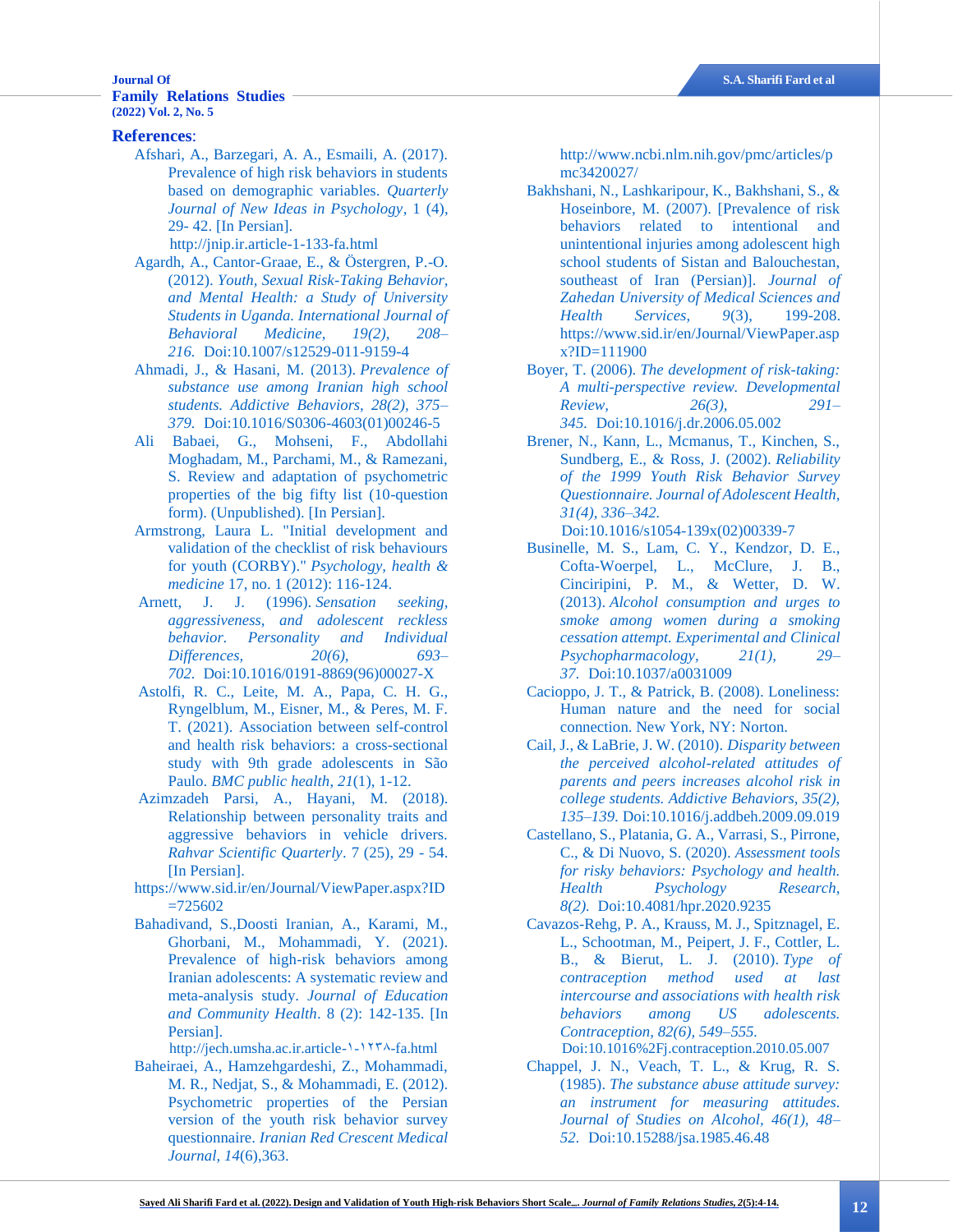- <span id="page-9-0"></span>[Chinchilla, M. A., & Kosson, D. S. \(2015\).](#page-0-1) Psychopathic [Traits Moderate Relationships Between Parental](#page-0-1)  [Warmth and Adolescent Antisocial and Other High-](#page-0-1)[Risk Behaviors. Criminal Justice and Behavior,](#page-0-1)  [43\(6\), 722–738.](#page-0-1) [Doi:10.1177%2F0093854815617216](#page-0-1)
- <span id="page-9-13"></span>[Chou, S. P., Dawson, D. A., Stinson, F. S., Huang, B.,](#page-6-5)  [Pickering, R. P., Zhou, Y., & Grant, B. F.](#page-6-5)  (2006). [The prevalence of drinking and driving in](#page-6-5)  [the United States, 2001–2002: Results from the](#page-6-5)  [national epidemiological survey on alcohol and](#page-6-5)  [related conditions. Drug and Alcohol Dependence,](#page-6-5)  [83\(2\), 137–146.](#page-6-5)

[doi:10.1016/j.drugalcdep.2005.11.001](https://psycnet.apa.org/doi/10.1016/j.drugalcdep.2005.11.001)

- <span id="page-9-18"></span>[Conrod, P., & Nikolaou, K. \(2016\).](#page-6-6) Annual Research [Review: On the developmental neuropsychology of](#page-6-6)  [substance use disorders. Journal of Child](#page-6-6)  [Psychology and Psychiatry, 57\(3\), 371–](#page-6-6) [394.](#page-6-6) [Doi:10.1111/jcpp.12516](https://doi.org/10.1111/jcpp.12516)
- <span id="page-9-6"></span>[Costanza, A., Rothen, S., Achab, S., Thorens, G.,](#page-1-10)  [Baertschi, M., Weber, K., … Zullino, D.](#page-1-10)  (2020). [Impulsivity and Impulsivity-Related](#page-1-10)  [Endophenotypes in Suicidal Patients with Substance](#page-1-10)  [Use Disorders: an Exploratory Study. International](#page-1-10)  [Journal of Mental Health and Addiction, 19\(5\),](#page-1-10)  [1729–1744.](#page-1-10) [Doi:10.1007/s11469-020-00259-3](https://psycnet.apa.org/doi/10.1007/s11469-020-00259-3)
- <span id="page-9-14"></span>[Croisant, S. A. P., Laz, T. H., Rahman, M., & Berenson,](#page-6-7)  A. B. (2013). [Gender Differences in Risk Behaviors](#page-6-7)  [among High School Youth. Global Advances in](#page-6-7)  Health and Medicine,  $2(5)$ , 16– [22.](#page-6-7) [Doi:10.7453%2Fgahmj.2013.045](https://doi.org/10.7453%2Fgahmj.2013.045)
- <span id="page-9-5"></span>[Curry, I., Luk, J. W., Trim, R. S., Hopfer, C. J., Hewitt, J.](#page-1-11)  [K., Stallings, M. C., … Wall, T. L.](#page-1-11)  (2017). [Impulsivity Dimensions and Risky Sex](#page-1-11)  [Behaviors in an At-Risk Young Adult Sample.](#page-1-11)  [Archives of Sexual Behavior, 47\(2\), 529–](#page-1-11) [536.](#page-1-11) [Doi:10.1007/s10508-017-1054-x](https://doi.org/10.1007/s10508-017-1054-x)
- <span id="page-9-10"></span>[Dahlen, E. R., Edwards, B. D., Tubré, T., Zyphur, M. J.,](#page-6-8)  & Warren, C. R. (2012). [Taking a look behind the](#page-6-8)  [wheel: An investigation into the personality](#page-6-8)  [predictors of aggressive driving. Accident Analysis](#page-6-8)  [& Prevention, 45, 1–9.](#page-6-8)

<span id="page-9-17"></span>[Doi:10.1016/j.aap.2011.11.012](https://doi.org/10.1016/j.aap.2011.11.012)

- [Dixon, L. J., Stevens, E. N., & Viana, A. G.](#page-6-9)  (2014). [Anxiety sensitivity as a moderator of the](#page-6-9)  [relationship between trait anxiety and illicit](#page-6-9)  [substance use. Psychology of Addictive Behaviors,](#page-6-9)  [28\(4\), 1284–1289.](#page-6-9) [Doi:10.1037/a0037643](https://doi.org/10.1037/a0037643)
- <span id="page-9-12"></span>[Evers, K. E., Castle, P. H., Prochaska, J. O., & Prochaska,](#page-6-10)  J. M. (2014). [Examining Relationships between](#page-6-10)  [Multiple Health Risk Behaviors, Well-Being, and](#page-6-10)  [Productivity. Psychological Reports, 114\(3\), 843–](#page-6-10) [853.](#page-6-10) [Doi:10.2466%2F13.01.PR0.114k25w4](https://doi.org/10.2466%2F13.01.PR0.114k25w4)
- Fredrickson, B. L. (1998). What good are positive emotions? Review of General Psychology, 2(3), 300–319. [Doi:10.1037%2F1089-2680.2.3.300](https://doi.org/10.1037%2F1089-2680.2.3.300)
- <span id="page-9-16"></span>[Ghahremani, L., Nazari, M., Changizi, M., & Kaveh, M.](#page-6-11)  H. (2019). [High-risk behaviors and demographic](#page-6-11)  [features: a cross-sectional study among Iranian](#page-6-11)  [adolescents. International Journal of Adolescent](#page-6-11)  [Medicine and Health, 0\(0\).](#page-6-11)

[Doi:10.1515/ijamh-2018-0212](https://doi.org/10.1515/ijamh-2018-0212)

<span id="page-9-11"></span>[Guo, M., Wei, W., Liao, G., & Chu, F. \(2016\).](#page-6-12) The impact [of personality on driving safety among Chinese](#page-6-12)  [high-speed railway drivers. Accident Analysis &](#page-6-12)  [Prevention, 92, 9–14.](#page-6-12) [Doi:10.1016/j.aap.2016.03.014](https://doi.org/10.1016/j.aap.2016.03.014)

<span id="page-9-2"></span>[Hong, J. W., Noh, J. H., & Kim, D.-J. \(2017\).](#page-1-12) The [prevalence of and factors associated with high-risk](#page-1-12)  [alcohol consumption in Korean adults: The 2009–](#page-1-12) [2011 Korea National Health and Nutrition](#page-1-12)  Examination Survey. PLOS ONE, 12(4), [e0175299.](#page-1-12) [Doi:10.1371/journal.pone.0175299](https://doi.org/10.1371/journal.pone.0175299)

- <span id="page-9-8"></span>[Kamel-Abbasi AR, Sargolzaei H. \(2006\). Studing](#page-1-13) Risky [behaviors among students of colleges of Economic-](#page-1-13)[Official Science and Mathematical Science.](#page-1-13)  [\[Dissertation\]. Mashhad: Ferdowsi University,](#page-1-13)  [College of psychology. \[](#page-1-13) In Persian]
- <span id="page-9-9"></span>[Khanjani, M., Shahidi, S., Fathabadi, J., Mazaheri, M. A.,](#page-2-1)  [Shukri, O. \(1393\). Factor structure and psychometric](#page-2-1)  [properties of short form \(18 questions\) Reef](#page-2-1)  [Psychological Welfare Scale in male and female](#page-2-1)  [students. Thought and Behavior in Clinical](#page-2-1)  [Psychology, 9 \(32\), 27-36. \[In Persian\].](#page-2-1)  [https://jtbcp.riau.ac.ir/article\\_67\\_en.html](https://jtbcp.riau.ac.ir/article_67_en.html)
- <span id="page-9-4"></span>[khojandi G, baneshi M, sharifi H., Mohseni, S, A. \(2018\).](#page-1-14)  [High-risk behaviors prevalence among Islamic Azad](#page-1-14)  [and Payame Noor University students in Roudan, J](#page-1-14)  [Prevent Med. 2018; 5 \(2\), 44-52](#page-1-14) <http://jpm.hums.ac.ir/article-1-312-fa.html>
- <span id="page-9-1"></span>[Lan, C. W., Scott-Sheldon, L. A., Carey, K. B., Johnson,](#page-1-15)  [B. T., & Carey, M. P. \(2017\). Prevalence of alcohol](#page-1-15)  [use, sexual risk behavior, and HIV among Russians](#page-1-15)  [in high-risk settings: a systematic review and meta](#page-1-15)analysis. [International journal of behavioral](#page-1-15)  medicine, [24\(2\), 180-190.](#page-1-15)
- <span id="page-9-15"></span>[Luht, K., Eensoo, D., Tooding, L. M., & Harro, J. \(2018\).](#page-6-13)  [The association of measures of the serotonin system,](#page-6-13)  [personality, alcohol use, and smoking with risk](#page-6-13)[taking traffic behavior in adolescents in a](#page-6-13)  longitudinal study. [Nordic journal of](#page-6-13)  psychiatry, [72\(1\), 9-16.](#page-6-13)

[Doi:10.1080/08039488.2017.1368702](https://doi.org/10.1080/08039488.2017.1368702)

<span id="page-9-3"></span>[Marzban, A., Barzegaran, M., Ayasi, M., Marzban,](#page-1-16)  [H.,Delavari, S., Rahmanian, V. \(2016\). Prevalence](#page-1-16)  [of high-risk behaviors in adolescents of Qom high](#page-1-16)  [school in 2016. Quarterly Journal of Jahrom](#page-1-16)  [University of Medical Sciences. 16 \(3\), 44 -](#page-1-16) 51. [In [Persian\].](#page-1-16) 

[http://jmj.jums.ac.ir.article-1-1060-fa.html](http://jmj.jums.ac.ir.article-1-1060-fa.html/)

- <span id="page-9-19"></span>[Moffitt, T. E., Arseneault, L., Belsky, D., Dickson, N.,](#page-7-2)  [Hancox, R. J., Harrington, H., Caspi, A. \(2011\).](#page-7-2) A [gradient of childhood self-control predicts health,](#page-7-2)  [wealth, and public safety. Proceedings of the](#page-7-2)  [National Academy of Sciences, 108\(7\), 2693–](#page-7-2) [2698.](#page-7-2) [Doi:10.1073/pnas.1010076108](https://doi.org/10.1073/pnas.1010076108)
- <span id="page-9-7"></span>[Oreyzi, H. R., & Haghayegh, S. A. \(2010\). Psychometric](#page-1-17)  [properties of the Manchester driving behavior](#page-1-17)  questionnaire. [Payesh \(Health Monitor\),](#page-1-17) 9(1), 21- [28.](#page-1-17) [http://payeshjournal.ir.article-1-585-en.html](http://payeshjournal.ir.article-1-585-en.html/)